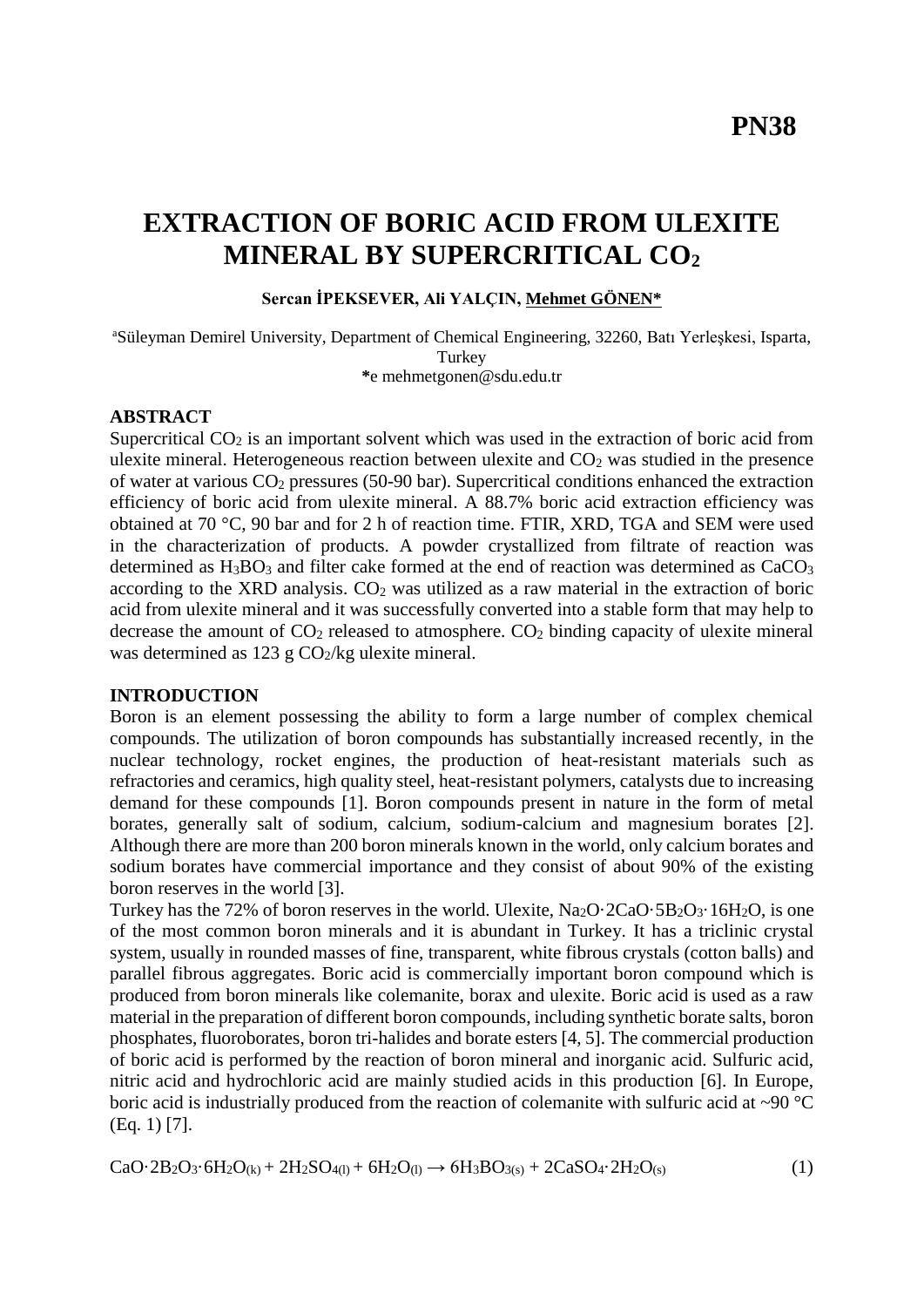Supercritical fluid extraction, precipitation, crystallization, washing, filtration, and drying operations are generally used for boric acid production [7 8, 9]. In equation 1, gypsum is formed as a by-product and precipitates in the reactor, while boric acid, which is highly soluble in water, remains in the liquid phase throughout the reaction. Gypsum is removed by filtration, and boric acid remained in the gypsum, is washed and filtered. Boric acid dissolved in aqueous phase is crystallized by cooling at about 40 °C [10, 11]. In the northwest part of Argentina, boric acid is produced by leaching low-grade ulexite with sulfuric or hydrochloric acid as shown in Eqn. 2 [12].

 $Na_2O \cdot 2CaO \cdot 5B_2O_3 \cdot 16H_2O_{(s)} + 6H^+_{(aq)} \rightarrow 2Ca_2^{+2}(aq) + 2Na^+(aq) + 10H_3BO_{3(s)} + 4H_2O$  (2)

Boric acid is produced by solid-liquid reaction of ulexite and sulfuric acid in which mineral structure is digested by proton and liberated  $B_2O_3$  forms boric acid in aqueous phase. The process consists of filtration, crystallization steps. Gypsum is also formed as a by-product and precipitates in the reactor. Anhydrous sodium sulfate is obtained as a by-product using a fractional crystallization process: vacuum crystallization for boric acid and evaporative crystallization for sodium sulfate.

There are many studies performed on ulexite leaching. Dissolution kinetics of ulexite was determined in acetic acid medium using a batch reactor. The dissolution rate increases with rising the solution temperature and acid concentration, and with decreasing solid/liquid ratio and particle size. The dissolution kinetics is compatible with a shrinking core model with the surface chemical reaction as a rate-controlling step. It was reported that the activation energy of the dissolution reaction was as 55.8 kJ/mol [5]. Optimum conditions for the dissolution of ulexite in citric acid solutions were determined as 80 °C for the leaching temperature, 5% (w/v) for the solid/liquid ratio, 0.4 M for the citric acid concentration, 15 min. for leaching time. Under these conditions, the dissolution of  $B_2O_3$  was found to be as 97.28% [13]. It is difficult to separate the boric acid from other by-products in the mother solution obtained at the end of ulexite dissolution reaction. Since solubility of boric acid and other by-products are close to each other, they cannot be separated based on solubility difference. Boric acid separation may be possible by solvent extraction with methanol [14].

The aim of this study is to investigate the extraction of boric acid from ulexite mineral using carbon dioxide at different conditions such as temperature, pressure and reaction time. The solid by-products formed at the end of reaction and powder that crystallized from filtrate solution were characterized by FTIR, XRD, TGA and SEM analyses.  $B_2O_3\%$  contents of solid phase remained/formed at the end of reaction and filtrate were determined by volumetric analyses.

## **MATERIAL AND METHODS**

Ulexite mineral obtained from Eti Maden Inc. was used in all experiments. First of all, B<sub>2</sub>O<sub>3</sub>% and moisture content %(wt) of this mineral were determined analytically. About 10 kg of mineral was prepared as feedstock by grinding and sieving.  $CO<sub>2</sub>$  obtained from HABAS (99.8%) vol.) was used to extract boric acid from ulexite. Autoclave reactor having  $0.2 \text{ dm}^3$  volume was used in all runs where it was placed into water bath heated and stirred by magnetic mixer (Wise Stir MSH-20D). Vacuum pump (Rocker 300) and filtration system was utilized to filtrate a mother liquor solution at the end of reaction. Amount of boric acid formed at the end of reaction was determined by volumetric titration. NaOH (weight %99 Merck), glycerin  $(C_3H_8O_3$ , weight %99,9 Merck), phenolphthalein  $(C_{20}H_{14}O_4)$  and potassium hydrogen phthalate  $(C_8H_4KO_4)$ , weight %99,5 Merck) were used in all volumetric titrations.

Firstly, 10 g of ulexite mineral (-45  $\mu$ m), corresponding amounts of H<sub>2</sub>O according to solid liquid ratio of 0.1, calculated amount of solid  $CO<sub>2</sub>$  for desired pressure were added into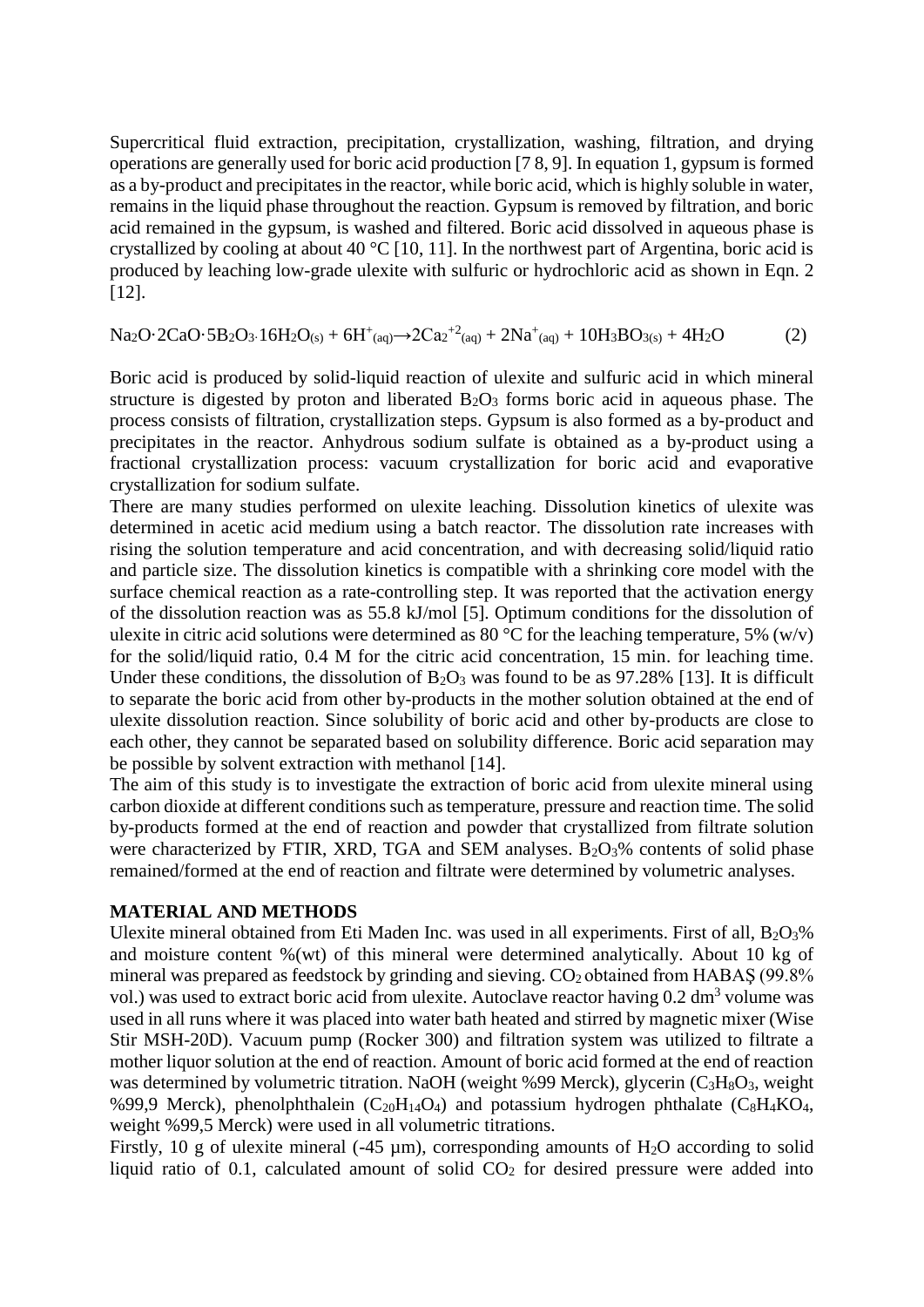autoclave reactor. After that, autoclave reactor was put on water bath. The experimental setup is shown in Figure 1. The expected reaction is given in Eqn. 3.

$$
Na_2O \cdot 2CaO \cdot 5B_2O_3 \cdot 16H_2O_{(s)} + 3CO_{2(g)} \rightarrow 2CaCO_{3(s)} + 10H_3BO_{3(aq)} + Na_2CO_{3(aq)} + H_2O \quad (3)
$$



Figure 1. Flowsheet of experimental setup

CO<sup>2</sup> pressure in autoclave, reaction temperature and reaction time were investigated in this study. 0.1 of solid/liquid ratio, 45 µm of particle size and 300 rpm of mixing rate were kept constant in order to determine effects of other parameters. After the reaction completed, reaction medium was filtered to separate liquid and solid phases. Then, filtrate cake was washed by distilled water several times to remove boric acid in solid phase. Filter cake was put in drying oven which was at 105 ºC to remove moisture. A mother liquor solution was titrated by 0.5 M NaOH solution to determine amount of boric acid in the solution. Then, mother liquor solution was evaporated to obtain crystallized powder. Characterization of ulexite mineral, filter cake and crystallized powder from a mother liquor solution were done using FTIR, XRD, TGA and SEM.

## **RESULTS AND DISCUSSIONS**

Experimental parameters conducted for extraction of boric acid from ulexite mineral is shown in Table 1. The effects of pressure, temperature and reaction time on boric acid extraction were investigated. The highest extraction yield was found to be 88.7% at the temperature of 70  $^{\circ}$ C, 90 bar pressure and for 2h of reaction time (run 14 in Table 1). Supercritical  $CO<sub>2</sub>$  condition has significantly affected extraction yield as understood from the comparison of yields at different  $CO<sub>2</sub>$  pressures. The reason behind this is the removal of mass transfer limitations between  $CO<sub>2</sub>$ ulexite [16]. According to runs 6, 15 and 9, 13 in Table 1, when the reaction time is increased from 1h to 3h, the extraction yield is increased from 73.7% to 83.3% (at 70 bar, 70  $^{\circ}$ C). Moreover, when the reaction time is increased from 1h to 3h, the extraction yield increases from 39.4% to 59.1% (at 70 bar, 30 °C). According to runs 6, 13 and 9, 15 in Table 1, when the temperature is decreased from 70 to 30, the extraction yield is decreased from 73.7% to 39.4% (at 70 bar, 1 hour). In addition, when temperature is decreased from 70  $\degree$ C to 30  $\degree$ C, the extraction yield is decreased from 83.3% to 59.1% (at 70 bar, 3 hour). According to runs 10, 12 and 2, 3 in Table 1, when the pressure is increased from 50 to 90 bar, the extraction yield is increased from 45.0% to 71.3% (at 50 °C, 1 hour). When the pressure is increased from 50 to 90 bar, the extraction yield is increased from 71.7% to 81.6% (at 50 °C, 3 hour). Therefore, it can be said that increasing  $CO<sub>2</sub>$  pressure in the reactor, temperature and reaction time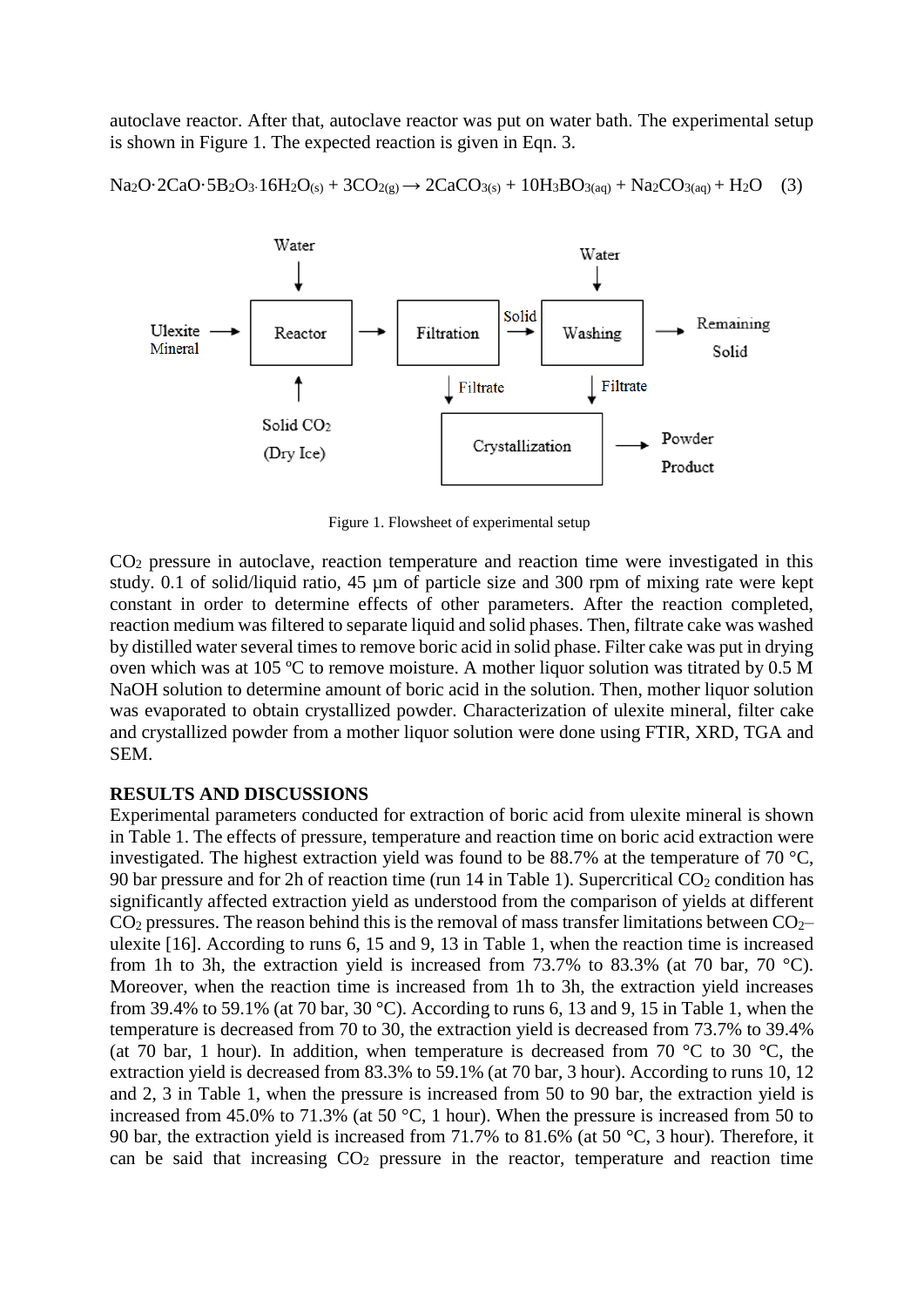| Table 1. Experimental conditions for ulexite-CO <sub>2</sub> reaction |                    |                   |                |                 |
|-----------------------------------------------------------------------|--------------------|-------------------|----------------|-----------------|
| Runs                                                                  | Temperature<br>(C) | Pressure<br>(bar) | Time<br>(hour) | Yield<br>$(\%)$ |
| $\mathbf{1}$                                                          | 50                 | 70                | $\overline{2}$ | 67.5            |
| 2                                                                     | 50                 | 50                | 3              | 71.7            |
| 3                                                                     | 50                 | 90                | 3              | 81.6            |
| $\overline{4}$                                                        | 50                 | 70                | $\overline{2}$ | 68.8            |
| 5                                                                     | 30                 | 90                | 2              | 65.5            |
| 6                                                                     | 70                 | 70                | $\mathbf{1}$   | 73.7            |
| 7                                                                     | 50                 | 70                | $\overline{2}$ | 68.2            |
| 8                                                                     | 70                 | 50                | $\overline{2}$ | 72.3            |
| 9                                                                     | 30                 | 70                | 3              | 59.1            |
| 10                                                                    | 50                 | 50                | $\mathbf{1}$   | 45.0            |
| 11                                                                    | 30                 | 50                | $\overline{2}$ | 40.2            |
| 12                                                                    | 50                 | 90                | $\mathbf{1}$   | 71.3            |
| 13                                                                    | 30                 | 70                | $\mathbf{1}$   | 39.4            |
| 14                                                                    | 70                 | 90                | 2              | 88.7            |
| 15                                                                    | 70                 | 70                | 3              | 83.3            |

significantly risen the extraction efficiency because of higher interactions of the molecules in the reaction medium.

**FTIR Analysis:** The FTIR spectra of powder crystallized from filtrate and of solid phase remained at the end of reaction as filter-cake were shown in Fig. 2a and Fig. 2b, respectively. As it can be seen in Fig 2a., the peaks at between  $3363-3196$  cm<sup>-1</sup>, 1430-1355 cm<sup>-1</sup>, 779-669 cm-1 represent O–H, B–O, O–H vibrations, respectively. The characteristic stretching vibration of O–H were between 3500 and 3200 cm<sup>-1</sup>, characteristic peaks of B–O bond were between 1430 and 1355 cm<sup>-1</sup>, and surface curvature of O–H was between 769 and 659 cm<sup>-1</sup> as depicted by the FTIR spectrum of boric acid in the literature and the peaks of pure boric acid coincide with its peaks in powder crystallized from filtrate (Fig. 2a and 2b) [15]. It can be said that the powder crystallized from filtrate was boric acid as peaks on its IR spectrum are consistent with the literature. However, the other peaks observed on Fig. 2a represent the presence of sodium borate that formed in the reaction medium [16]. Separation of boric acid from this mixture requires advanced methods as by-products either sodium borate or sodium carbonate are soluble in water, as well.

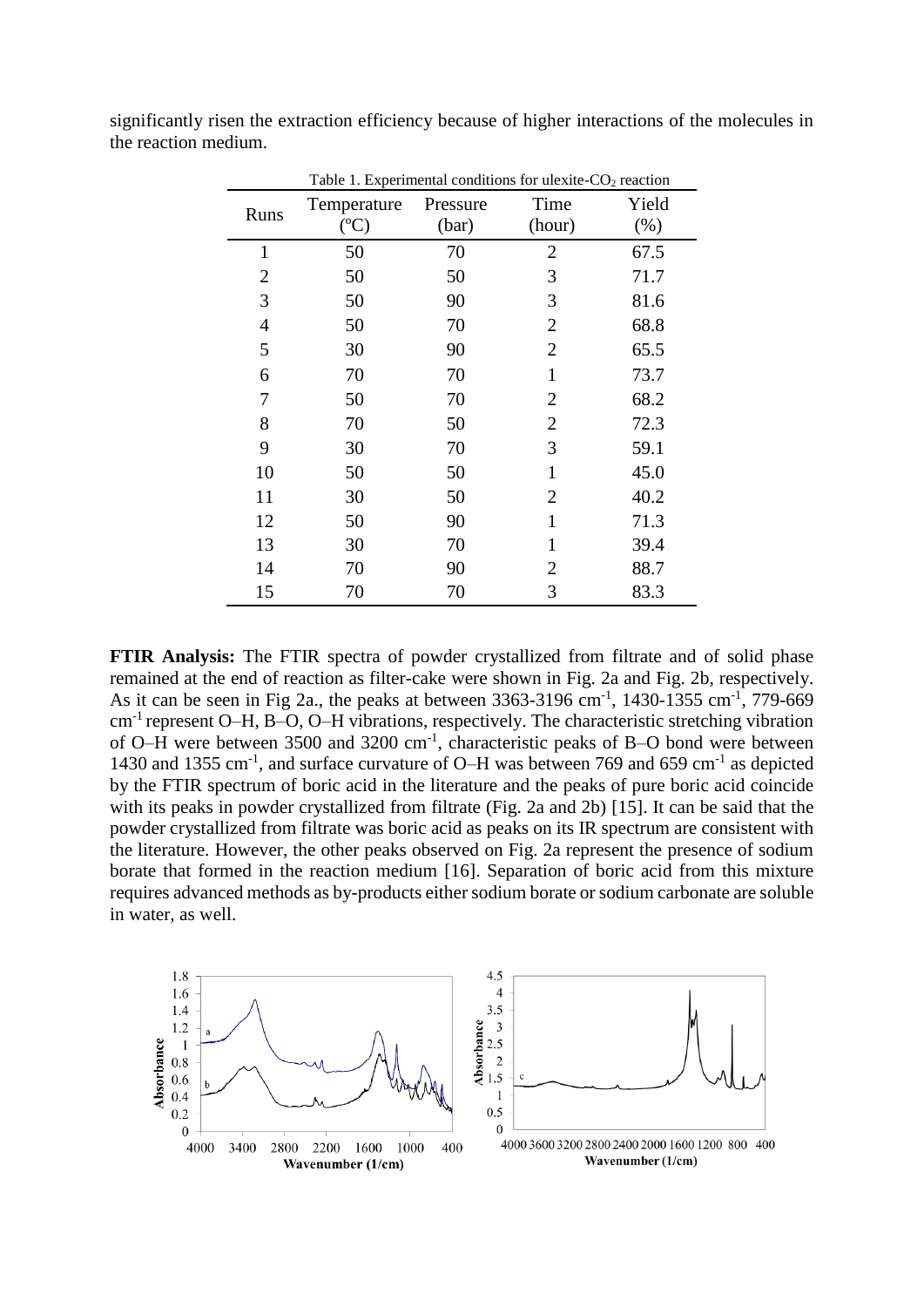Figure 2. The FTIR spectra of a)- pure boric acid, b)- powder crystallized from filtrate and c)- of filter-cake.

FTIR spectrum of filter-cake obtained at the end of reaction between ulexite and  $CO<sub>2</sub>$  is shown in Fig. 2c. Main peaks at 710, 874 and 1480 cm<sup>-1</sup> were related to the in-plane bending vibrations of carbonate anion. The peak at 1790  $cm^{-1}$  was attributed to C=O stretching vibration. Peaks located at 713, 875 and  $1444 \text{ cm}^{-1}$  were attributed to in-plane bending vibration, out of plane bending vibration, symmetric and the asymmetric stretching vibrations of  $CO<sub>3</sub><sup>2</sup>$ , respectively. The band located at 1787 cm<sup>-1</sup> was assigned to the combination vibrations of  $C=O$  stretching [17]. It can be seen that filter cake obtained in this study is consistent with the FTIR spectrum of calcite and the extra bands at 1372-1498 cm<sup>-1</sup> may be resulted from impurities like MgCO<sub>3</sub> in ulexite mineral.

**XRD Analysis:** XRD patterns of the solid sample crystallized from mother liquor and filter cake remained at the end of reaction are given in Fig. 3a and Fig. 3b, respectively. Both XRD patterns were recorded at 20 range of  $5^{\circ}$ -80°. The peaks at 20 value of 14.55° and 27.96° on Fig. 3a correspond to characteristics peaks of boric acid reported by JCPDS, 30-0199. The main peak at 2 $\theta$  value of 29.52 $\degree$  on Fig. 3b corresponds to characteristics peak of calcium carbonate reported by JCPDS 5-0586.



Boric acid was extracted from ulexite mineral by supercritical carbon dioxide. Main peaks of the solid powder crystallized from mother liquor and the filter cake are similar to those peaks found in the literature [18].

**SEM Analysis:** The morphological structures of the solid powder and filter cake were determined by SEM and their SEM microphotographs are shown in Fig. 4a and Fig. 4b, respectively. As it can be seen in Fig. 4a, solid powder crystallized display a smooth surface. According to SEM image, it can be said that solid particles formed from the reaction of ulexite and carbon dioxide has spherical morphology and they are uniformly dispersed. The particle size changes between 2 and 5 micron. Those smaller particles tend to agglomerate due to their surface energies (Fig. 4b).

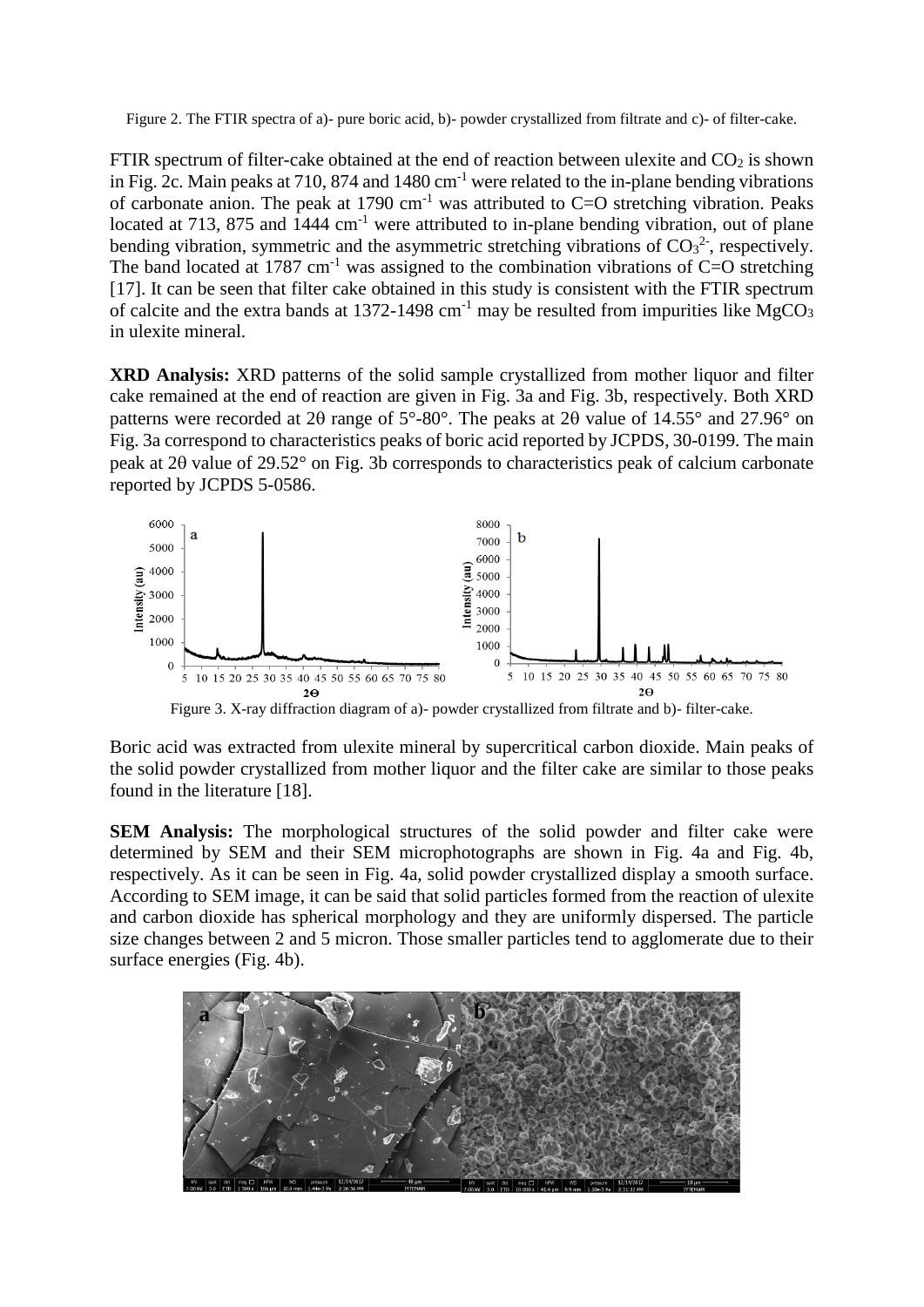Figure 4. SEM images of a)- powder crystallized from filtrate and b)- of filter-cake.

**TGA Analysis:** Figure 5a and 5b show TG curves of solid powder crystallized from a mother liquor solution and filter cake, respectively. Thermograms were recorded in the temperature range of 30-1000 °C. The powder crystallized from filtrate is subjected to degradation at 100- 650 ºC and the mass loss is approximately 26%. The mass loss of boric acid was determined as 43.68% at a range of 20-600 °C [19]. The loss of mass in the TG curve on Fig. 5a is lower than the theoretical mass loss of boric acid, indicating that some of the boric acid reacted with sodium cations to produce sodium borate that is present in the solid powder.



Figure 5. TGA curves of a)- powder crystallized from filtrate and b)- of filter-cake.

The filter cake is subjected to degradation at 550-800 °C and the mass loss is approximately 35%. The mass loss of pure calcium carbonate was determined as 43.8% at a range of 600-850 °C [20]. The mass loss of filter cake is less than the theoretical mass loss of pure calcium carbonate. The reason for this fact is that mineral includes some impurities like quartz and silicates. According to XRF results of ulexite mineral provided by Eti Maden Inc., ulexite mineral includes impurities which include  $MgCO<sub>3</sub>$ , CaCO<sub>3</sub> and SiO<sub>2</sub> [21]. The mass loss calculated from the TGA curve includes the  $CaCO<sub>3</sub>$  formed from the  $CO<sub>2</sub>$ -sequestration of  $CaO$ in ulexite structure and the decomposition of initial carbonates of  $CaCO<sub>3</sub>$  and MgCO<sub>3</sub>. The CO<sub>2</sub> binding capacity of ulexite was calculated as  $123 \text{ g } CO_2/\text{kg}$  ulexite mineral.

#### **CONCLUSION**

The extraction of boric acid from the ulexite mineral by supercritical  $CO<sub>2</sub>$  has been successfully performed. Filter cake and the powder crystallized from the filtrate were characterized as calcium carbonate and boric acid, respectively, according to the XRD, FTIR and TEM analyses. Due to the water-insolubility of calcium carbonate, boric acid is easily separated from the formed calcium carbonate by filtration. It was determined that boric acid is present in the composition of solid powder obtained from a mother liquor solution according to XRD and FTIR analysis. The extraction yield was found to be 88.7% at the optimum conditions of at 70  $°C$ , 90 bar and 2 extraction time. The CO<sub>2</sub> binding capacity of ulexite was determined as 123 g  $CO<sub>2</sub>/kg$  ulexite mineral. At the same time, the use of  $CO<sub>2</sub>$  in this process makes it environmentally friendly as it is converted into a stable carbonate form. Formation of soluble carbonate salts might be a problem in separation of boric acid. Further studies are necessary for the solution of this problem.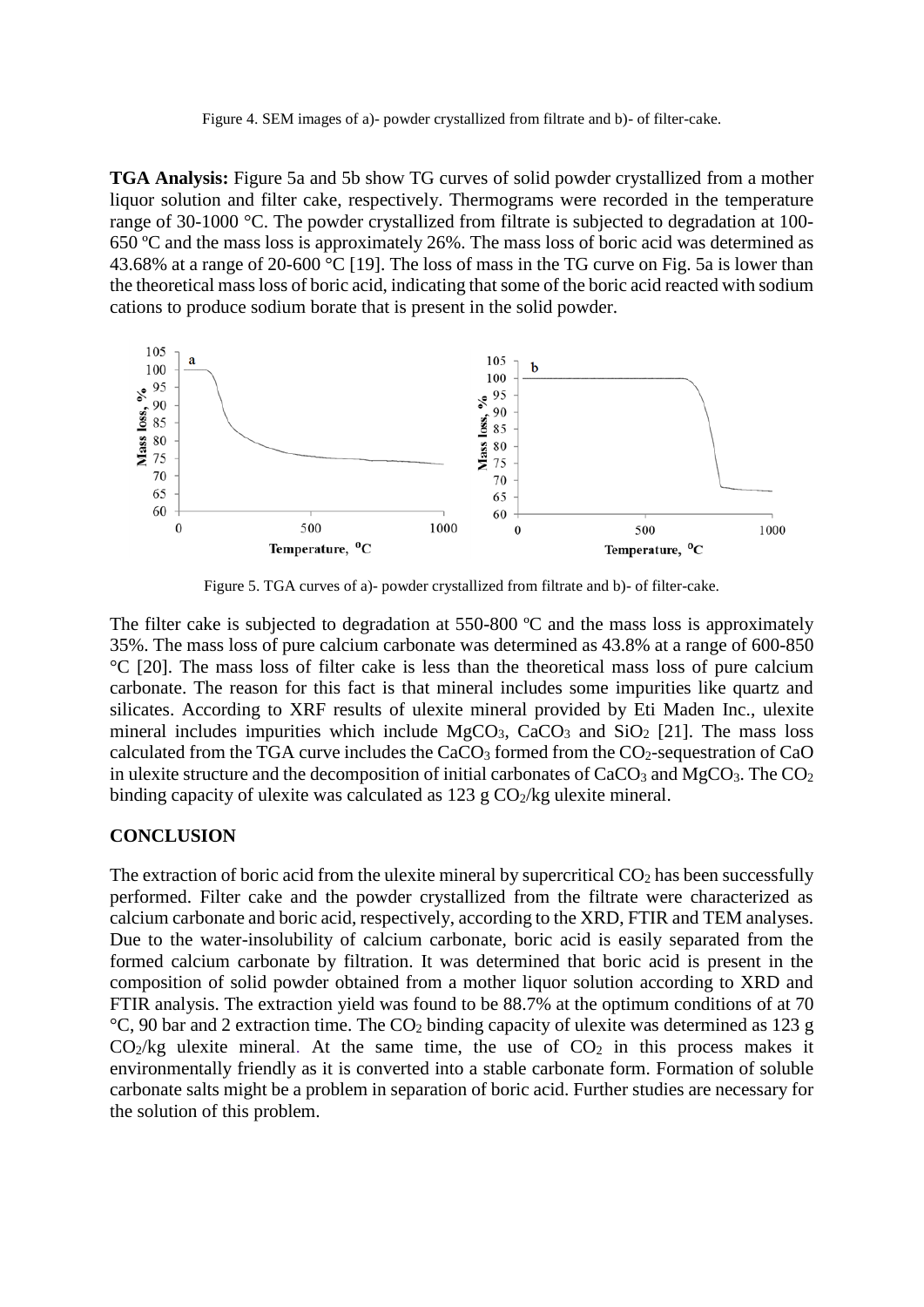**Acknowledgements:** The authors acknowledge the financial support of The Scientific and Research Funding Department of Süleyman Demirel University (SDU-BAP) (project number: 5059-YL1-17).

# **REFERENCES**

[1] Nemodruk, A.A. and Karalova, Z.K., Analytical Chemistry of Boron. Israel Program for Scientific Translations, Jerusalem, Vol. l (2) (1965), p. 33.

[2] Kum, C., Alkan, M. and Kocakerim, M.M., "Dissolution kinetics of calcined colemanite in ammonium chloride solution", Hydrometalurgy, 36, 359 (1994).

[3] Roskill, I. S. Boron: Global Industry Markets and Outlook, Twelfth ed.; Roskill Information Services Limited: London, 2010.

[4] Demirkıran N. Dissolution kinetics of ulexite in ammonium nitrate solutions [J]. Hydrometallurgy, 2009, 95:198202.

[5] Ekmekyapar A, Demirkıran N, Künkül A. Dissolution kinetics of ulexite in acetic acid solutions [J]. Chem Eng Res Des, 2008, 86: 1011-1016.

[6] Smith, R.A., 2012. Boric oxide, boric acid, and borates. Ullmann's Encyclopedia of Industrial Chemistry 6, pp. 188–204

[7] Kuskay, B., & Bulutcu, A. N. (2011). Design parameters of boric acid production process from colemanite ore in the presence of propionic acid. Chemical Engineering and Processing: Process Intensification, 50(4), 377-383.

[8] Celik, M. S., Hancer, M., & Miller, J. D. (2002). Flotation chemistry of boron minerals. Journal of colloid and interface science, 256(1), 121-131.

[9] Gezer, B. (2017) Optimization and Investigation of the Design Parameters for Boric Acid Production from Colemanite Using the Ultrasound Assisted Extraction Process, Journal of Multidisciplinary Developments. 2(2), 28-38.

[10] Bulutcu A N, Ertekin C O, Kuskay Celikkoyan M B. Impurity control in the production of boric acid from colemanite in the presence of propionic acid J. Chem. Eng. Process, 2008, 47: 22702274.

[11] Künkül A, Aslan N E, Ekmekyapar A, Demirkıran N. Boric acid extraction from calcined colemanite with ammonium carbonate solutions [J]. Ind Eng Chem Res, 2012, 51: 36123618.

[12] Flores, H., Valdez, S., 2010. Purification of boric acid by washing. Handbook on Borates: Chemistry, Production 14, 399–408.

[13] Ciftci, H., 2012, Modelling and kinetic analysis of boric acid extraction from ulexite in citric acid solutions, The Canadian Journal of Metallurgy and Materials Science, 51:1, 1-10.

[14] Yilmaz, O., Unlu, F., Karakoc, G., Maraslioglu, D., Gokcek, S., Karacay, E., Demirhan, M.H., Cetin, C.E., Iplikcioglu, O., 2009, Production of boric carbonate and sodium bicarbonate from sodium borate solvents, WO2010140989A1.

[15] Zhang, W., Liu, T. and Xu, J., Preparation and characterization of  $^{10}B$  boric acid with high purity for nuclear industry, SpringerPlus (2016) 5:1202.

[16] Gönen, M., Nanosized Zinc Borate Production. Doctor of Philosophy, the Graduate School of Engineering and Sciences of İzmir Institute of Technology, 2009, İzmir.